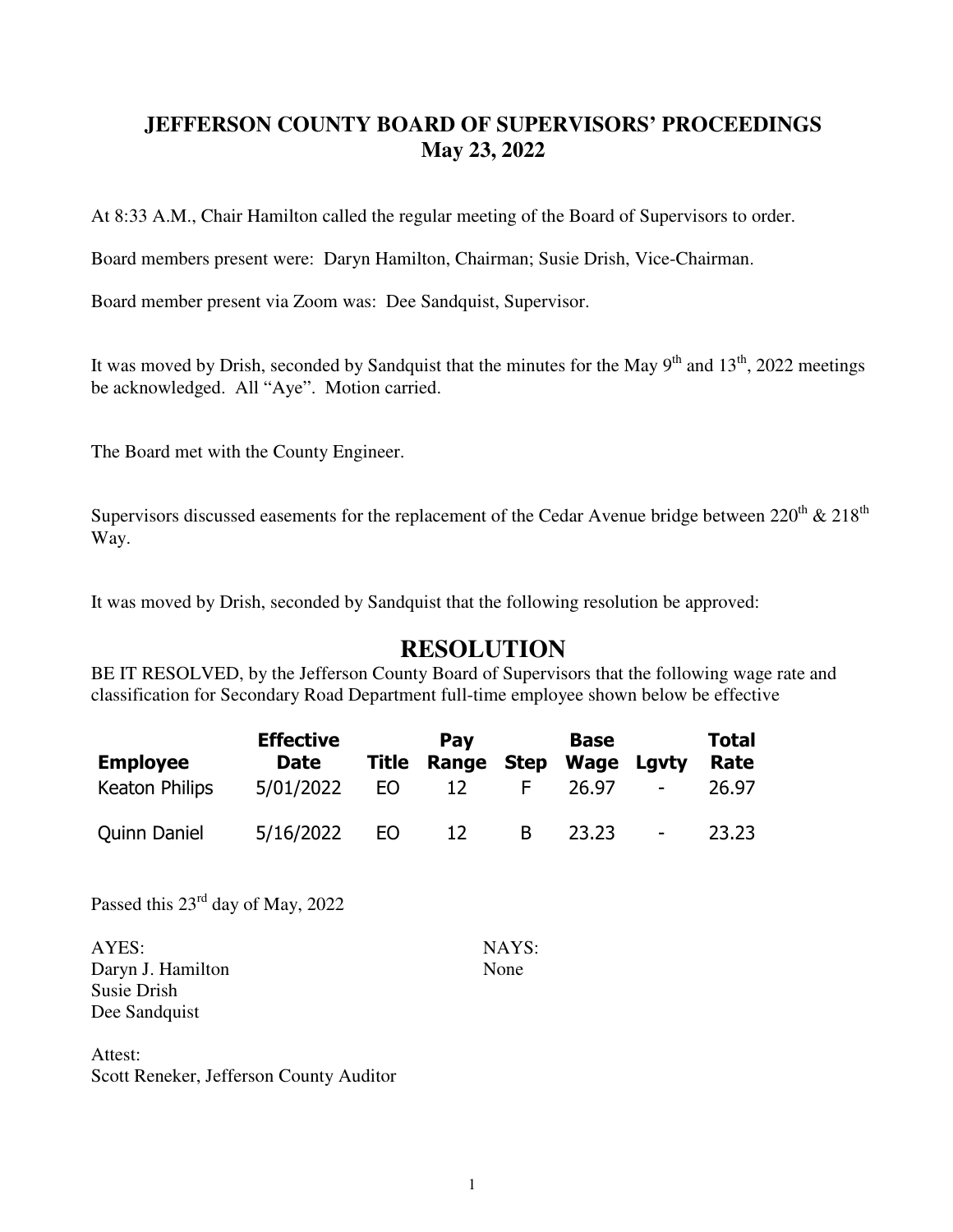It was moved by Drish, seconded by Sandquist that the following resolution be approved:

## RESOLUTION HIRING ACCOUNTING CLERK IN THE JEFFERSON COUNTY AUDITOR'S OFFICE

 WHEREAS, Iowa Code section 331.903 states that the number of deputies, assistants, and clerks for each office shall be determined by the board and the number and approval of each appointment shall be adopted by a resolution recorded in the minutes of the board, and

WHEREAS, Jefferson County desires to hire an Accounting Clerk, therefore,

 BE IT RESOLVED by the Board of Supervisors of Jefferson County, Iowa, that the Jefferson County Auditor is authorized to hire an Accounting Clerk, and

 BE IT ALSO RESOLVED by the Board of Supervisors of Jefferson County, Iowa, that Darcy Wibstad is hired as an Accounting Clerk, in the Jefferson County Auditor's Office at a rate of \$45,000 per year effective May 17, 2022.

Passed and approved this 23<sup>rd</sup> day of May, 2022.

AYES NAYS Daryn J. Hamilton None Susie Drish Dee Sandquist

ATTEST: Scott Reneker Jefferson County Auditor

It was moved by Sandquist, seconded by Drish that Michelle Manning be extended to the Veteran Affairs Commission effective July 1, 2022 for a 3 (three) year term. This term ends June 30, 2025. All "Aye". Motion carried.

It was moved by Drish, seconded by Sandquist that the Board of Supervisors of Jefferson County approve the hiring of Nate Smithburg as a seasonal County Conservation Board employee at the rate of \$10.00 per hour through August. All "Aye". Motion carried.

It was moved by Drish, seconded by Sandquist that the Board of Supervisors of Jefferson County approve the hiring of Dianna Flynn as a part-time Office Assistant for the County Conservation Board at a rate of \$15.00 per hour through October. All "Aye". Motion carried.

Sandquist reported on her Mental Health and Justice Advisory Committee meetings.

Public comments: None.

Supervisors discussed nuisance properties.